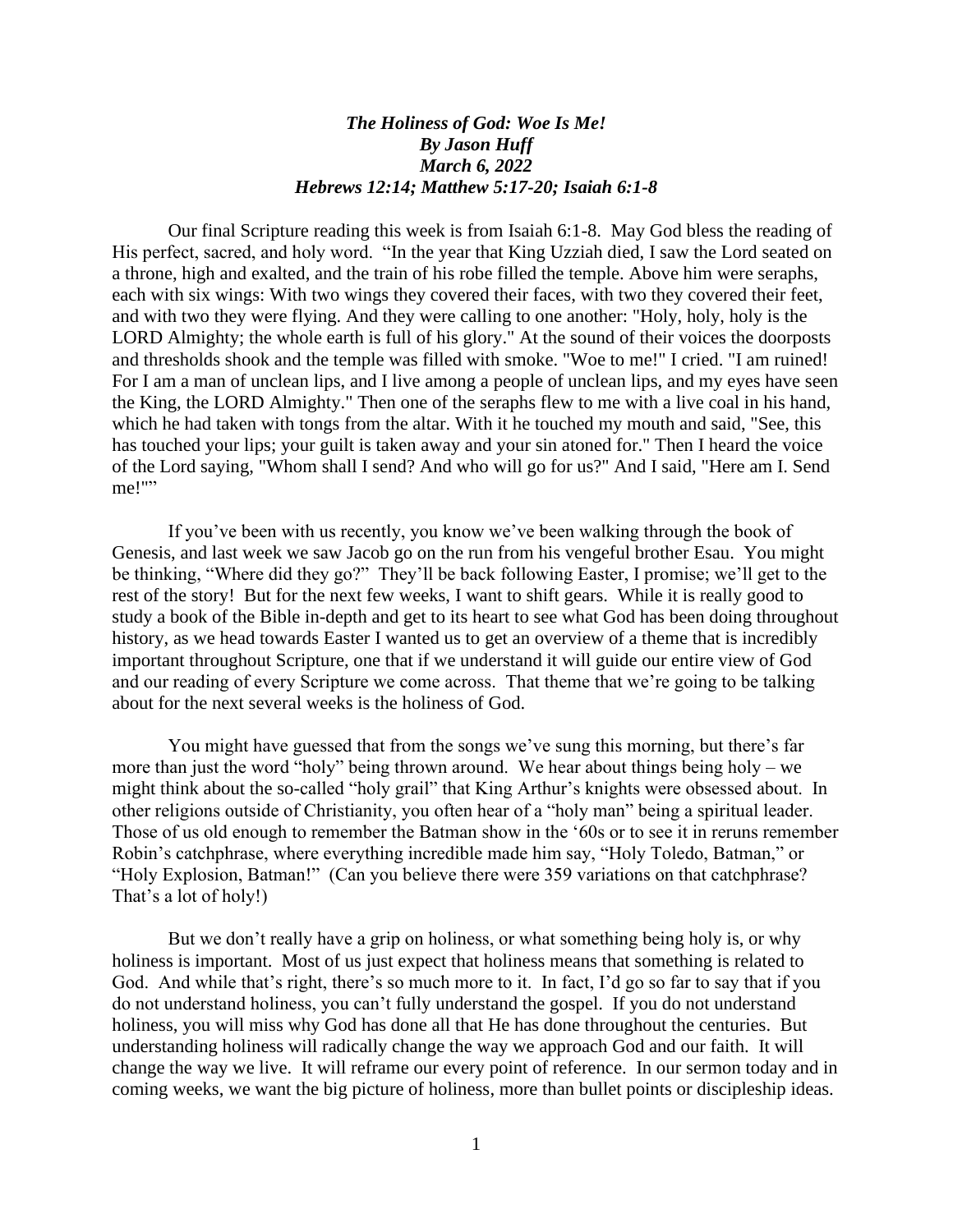Before we go any further, I want to acknowledge that I am indebted to the late R.C. Sproul on this topic. He literally wrote the book on the subject called *The Holiness of God*, and while I'm doing my best not to plagiarize him in any way or copy his thought patterns, his book has affected me deeply over the years and I'm reading it again as I preach this series. So I encourage you to pick up a copy, and when this sermon series is over, read it and be reminded of all the good things we did cover and learn all the things I won't be able to cover.

Now we can be told what holiness is by definition. From simple description, "holiness" is something that can be attributed to or related to God. To practice holiness is to act in a way like God acts. To be holy is to be like God or set apart for God's use. Simple enough. But the Bible isn't a dictionary; the Bible gives us vivid descriptions of who God is and what God is like and what God expects. We can state the idea of holiness in a short phrase, but we can't grasp holiness that way. God wanted us to understand at least in a basic way His nature, and so when He inspired the authors of Scripture, spoke to them, gave them visions, inspired their words on the page, He gives us vivid descriptions of what His holiness truly means.

So let's set the stage for what we're about to see. The nation of Israel is split into northern and southern kingdoms. The southern kingdom has a good king, King Uzziah, who has reigned for 52 years in Jerusalem, and the majority of his reign he was walking in God's ways. Uzziah had a tragic end, though. He was struck with leprosy when he decided that he could burn incense to God on the altar in the temple, which was a job only for the clan of Levi, the appointed priests. He spent his last days living apart from others and from the temple of God.

He is dead, and now there's the question of what will happen next. Because I don't care who you are, it's hard to follow a king who's been in power over half a century. Isaiah is unusual among the prophets in that he is a well-known statesman who has access to the people in power. He would have been the leader people are going to in this time of national mourning and potential crisis. When Isaiah has this vision, the future of the southern kingdom is at stake.

Suddenly we are reminded that the earthly king doesn't matter because we know the true King over Israel. Every part of this vision lays out for us the grandeur and splendor and might of the LORD. Isaiah has a vision of God seated high upon His throne in His temple, and the train of His robe fills it entirely. About the only time we see a train on clothing is at a wedding, right? It's flowing off the bride, and it's a symbol of beauty and honor and power. At one point in history, the length of a bride's train symbolized the class and wealth of the bride's family because who could afford all that material that wasn't even necessary? It was a physical sign of their supposed value. Well, God's train takes up the entirety of the temple. For someone of Isaiah's day, it symbolized His royal power and kingship far surpassing anything anyone on earth could possibly imagine.

Then we have these wild beings, angels of a sort, called seraphs, who are flying above the Lord, almost as His royal heralds, proclaiming who it is we see. These beings were made for this tasks by God specially. They have six wings – two are for flying, like we might imagine of an angel. Two are for covering their feet, which in Hebrew can just mean feet, but it can also mean any hidden or unmentionable part of the body. So one part of them exists for their dignity before God.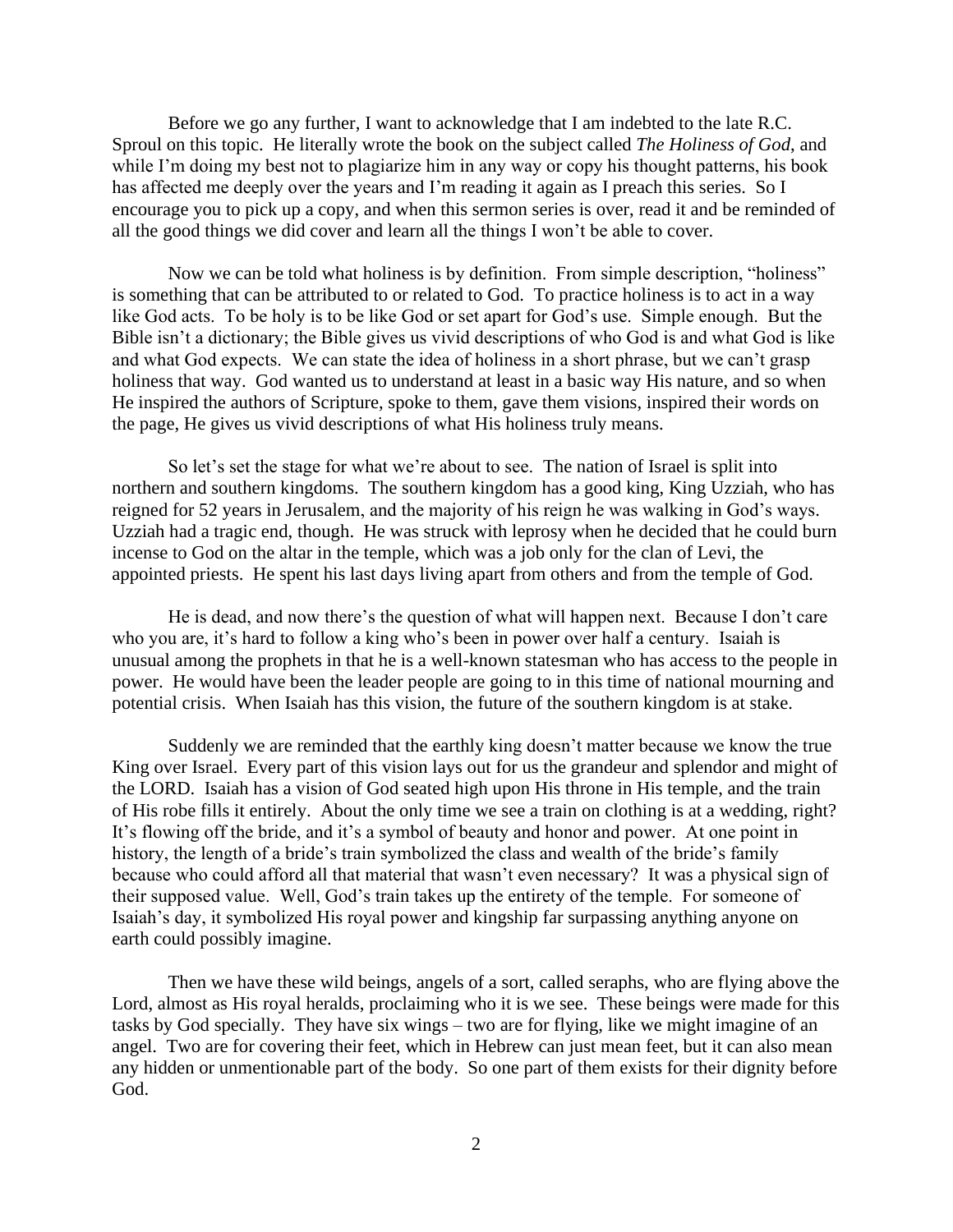Then they have two wings just for covering their faces. The seraphs exist in the presence of God all the time, it would appear. But they are not directly looking at the Lord. In fact, God made them in such a way that they could be in His presence but not be in danger of looking at His face. Not only is it for their safety, it is to show their humility, so that while they are not made to bow before the Lord as His heralds, they still do not look directly at God and in doing so make Him their equal. Everything about them is made to honor God and to protect them from the incredible power of who God is.

What they cry out to each other is "Holy, holy, holy is the LORD Almighty; the whole earth is full of his glory." This triple repetition is something we cannot fail to miss. The Hebrew language creates emphasis by repetition. You might hear the benediction I use often from Numbers 6:24-26, and part of it says, "May the Lord make His face shine upon you and be gracious unto you; the Lord lift up the light of His countenance upon you and grant you His peace." Well, "countenance" and "face" mean the same thing, right? The two phrases aren't quite identical, but they mean the same thing, and it's for emphasis. Jesus was known for saying, "Truly, truly I say to you." He was emphasizing the importance of what He was about to say. Happens a lot in Hebrew and when Jewish writers who knew Hebrew as their first language write and speak in Greek.

The triple repetition is rare in Scripture. It is the utmost of truth and emphasis. And what is God? Holy, holy, holy. No other attribute of God ever reaches the third degree. Not love, not justice, not mercy, not grace, not kindness, not wrath, not longsuffering, not compassion. Only holiness. Beyond anything else, God is holy. Everything – everything! – (and see, I'm emphasizing by repetition) – **everything** else about God is in light of His holiness. Sometimes we wonder, "Why can't God be all love and not judgment?" Because He is holy. Why does God only save through Jesus and not through other means, other spiritual beliefs? Because He is holy. Why do so many people talk about not only loving and serving but fearing the Lord? Because He is holy. How can God love those who hate Him and save those who would otherwise entirely reject Him? Because He is holy.

Holiness isn't the same as perfection. God is perfect, but God's holiness is even beyond that. God is pure, but it's more than that too. The tension that God holds between all those different things that He is that sometimes seem like opposites – loving and wrathful, kind and just, merciful and punishing, graceful and reconciling and condemning – comes from His perfection but also from His holiness. The reason that we cannot fathom how He holds all these things in perfect measure is because He is holy and we are not.

Holiness is wonderful, but it is also otherness. It is transcendence. God is completely unique and completely unlike us. He is not created. He is eternal in and of Himself. He does not change His mind. He is the arbiter of right and wrong, good and evil – He is the truth. He is so different, so other, that He must act to reveal Himself for us to know Him. The creation reveals Him because He chooses it to do so. We are made in the image of God, not the other way around. He is so different from us, in fact, that we can barely fathom Him. The greatest minds our world has had to offer have written thousands of pages about God and yet do not begin to contemplate the whole of who God is. We have no means to comprehend all of Him. He is separate, other, perfect. He is holy, holy, holy.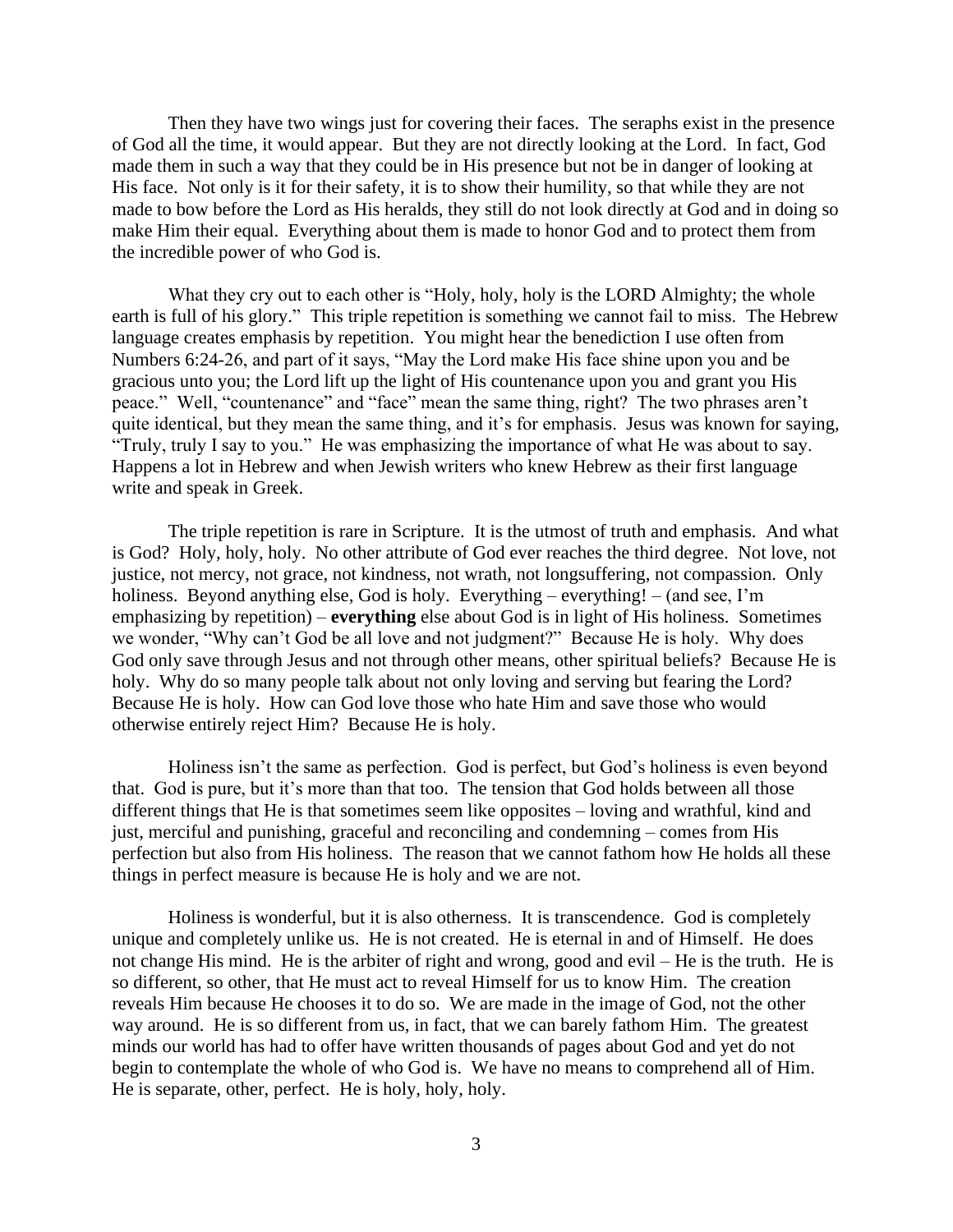And when the truth of God is revealed, when the word goes out from the seraph that God is in the building, its very foundations shake. The building trembles at not even the voice of God but the proclamation of His holiness. Smoke fills every corner. I don't know if you've ever been to a modern concert, sometimes praise and worship concerts even, where there are smoke machines and lasers and big speakers. I've been to some loud shows before, I've been at a Christian concert where I felt the bass messing with my ribs. But you know what? We're just missing with gadgets and mirrors.

I have never been anywhere where just the mention of God and His presence was so enormous that I feared the roof would cave in. Where the presence of God is so real, where His glory is so obvious, that we can't even move. We sing some of these songs that ask God to reveal Himself, to show us His glory, and thankfully we do have that in Christ, we do have a way through Jesus to approach, I love some of those songs, but I'm not sure we really have any clue what we're asking for. If we had a clue, we'd be a lot more careful about how we approached the Holy One of Israel.

Isaiah is in the middle of all this. He sees the Lord. Let me say again – he sees the Lord. And just like the foundations of the temple, Isaiah is shaken to His core. He exclaims, "Woe is me!" If you ever hear anyone say, "Woe is me," these days, it usually comes with a list of complaints about how hard life has gotten, a list of bad things. But this is different. Isaiah is proclaiming his own curse. He's not cursing himself, I don't think; he's stating the obvious. He is cursed. Now we would tend to think, "Oh, he's seen the Lord – he's blessed!" And because of Jesus, because we stand in a different part of history, if we were talking about a person now getting to see Jesus in a dream or vision, yes, that would be a blessing. That is not what we are talking about here.

Isaiah states he is cursed because he knows a few things as a prophet. One is that, despite being Israel's foremost prophet at the time, considered one of the most righteous people in his generation, he is a sinner. He is a man of unclean lips. This isn't like, "Oh, Isaiah occasionally said a curse word." Isaiah the prophet gets a glimpse of the utter holiness of God and his eyes are opened and he realizes that his own righteousness is nothing in comparison. His choice of words is important – it's not just that he's sinned, but that those sins have made him unclean. The law of God made it abundantly clear that nothing that was unclean could ever be offered to God as a sacrifice, and no unclean or ritually impure person could enter the temple courts. Not only that, but his lips were the tools of his ministry to the people of God. The very center of his message was unclean. The core of this righteous man of the age was uncleanness. And if that is true of himself, it is true of the people he serves and is a part of.

And the curse is severe. He wails, "I am ruined!" This is a hard word to translate. Some translations say, "I am lost," "I am pricked to the heart," "my destruction is sealed," and maybe most closely, "I am undone." The word in other contexts means to be destroyed, cut off, to perish. His mental picture of himself has been ripped to shreds; his integrity lies tattered on the floor; he is cut to the quick. He has seen the Lord and as a person, he falls apart. The experience is so overwhelming that he is beside himself. And he thinks he knows his fate – as God told Moses in Exodus 33:20, "You cannot see my face, for no human being can see my face and live." If Moses, the greatest prophet of God to that point, couldn't, what hope does Isaiah have?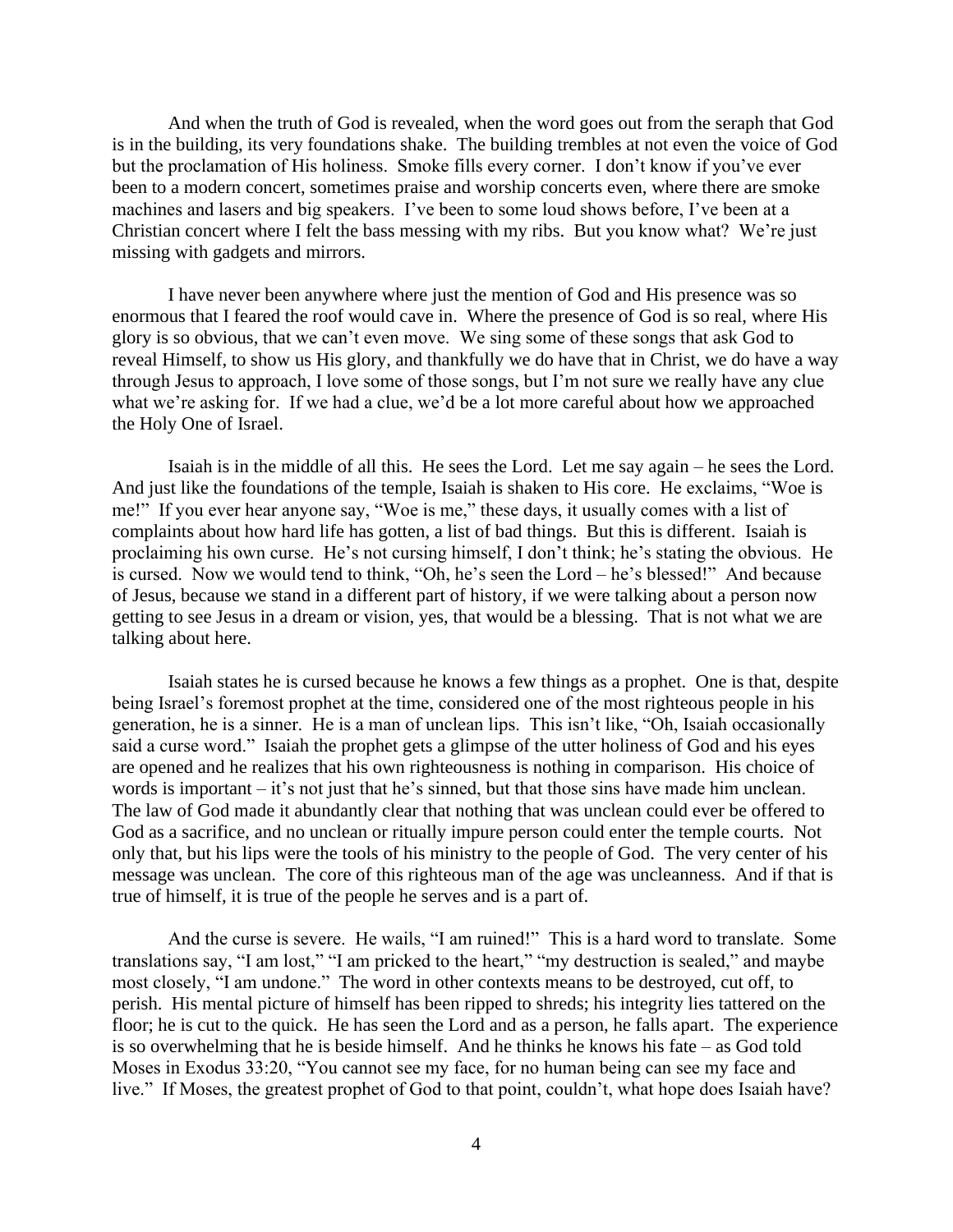As R.C. Sproul states it, "There was nowhere to hide. His was pure moral anguish, the kind that rips the heart out of a man and tears his soul to pieces. Guilt, guilt, guilt. Relentless guilt screamed from his every pore." But he goes on to say, "The holy God is also a God of grace. He took immediate steps to cleanse the man and restore his soul."

Thankfully, God makes it so Isaiah does not die, that not only can Isaiah stand in His presence, but that Isaiah can fully become His ambassador to the Jewish people. Isaiah will become the foremost prophet to the southern kingdom, and he will be given several prophecies that relate directly to Jesus, including His birth, His crucifixion, and His resurrection. God cleanses Isaiah through the work of the seraph, who symbolically burns away his sin with a coal from God's altar.

This sounds strange, and it is; this is not part of the sacrifices God gave to Israel in the law. In every circumstance, a sacrifice of life – the life of a bull or ram or dove – took the place of the guilty party. Here, there is a coal from the altar that stands for purification. Yet the coal does not burn him; it cleanses him. We will see this pattern in Jesus, who touches the unclean and makes them clean, rather than becoming unclean Himself. We'll look at this more in one of the weeks ahead. But I don't believe that Isaiah was cleansed by a sacrifice; He was cleansed by Jesus, whose blood pays for all who believe throughout all of time.

What I want us to grasp this week is the sheer immensity, the gravity, the weight, of God's holiness. Over and over again, the Bible speaks about one of the core virtues of a righteous person being "the fear of the LORD." If we grasp one thing today, perhaps it is starting to develop a healthy fear of the LORD. This is not terror. This is not a fear where we want to run away and hide as if we were being pursued in a horror movie. Proper fear towards God is to show Him the respect and honor He deserves, to come before Him aware of Him and to be humbled in His presence.

As a group, the American people are not fearful of the LORD. We play with faith. Surprisingly, while the numbers of people in church are down, the numbers of atheists isn't rising a ton. We now have a huge group who when asked about their faith group say "none in particular," but the vast majority of them are still by their own word "spiritual." We feel we don't need a church. We can have our own private faith that we can practice when and where we want to. 67% of Americans consider themselves religious, but only 22% attend church every week. Can you fear God and yet only come to worship Him an hour a month?

And what do we get when we come to church? Are we meeting with the living God? Are we hearing His word preached faithfully? Do the songs truly reflect who God is? Is there time for silence to hear from God, for the reading of the word, for confession, for responding? Does our worship have gravitas? Certainly we can have joy in the Lord, but does our worship take God seriously? Or is our worship nothing more than an extension of Saturday night's concert out in the world? Are we so concerned to offend other people that we wind up offending God instead?